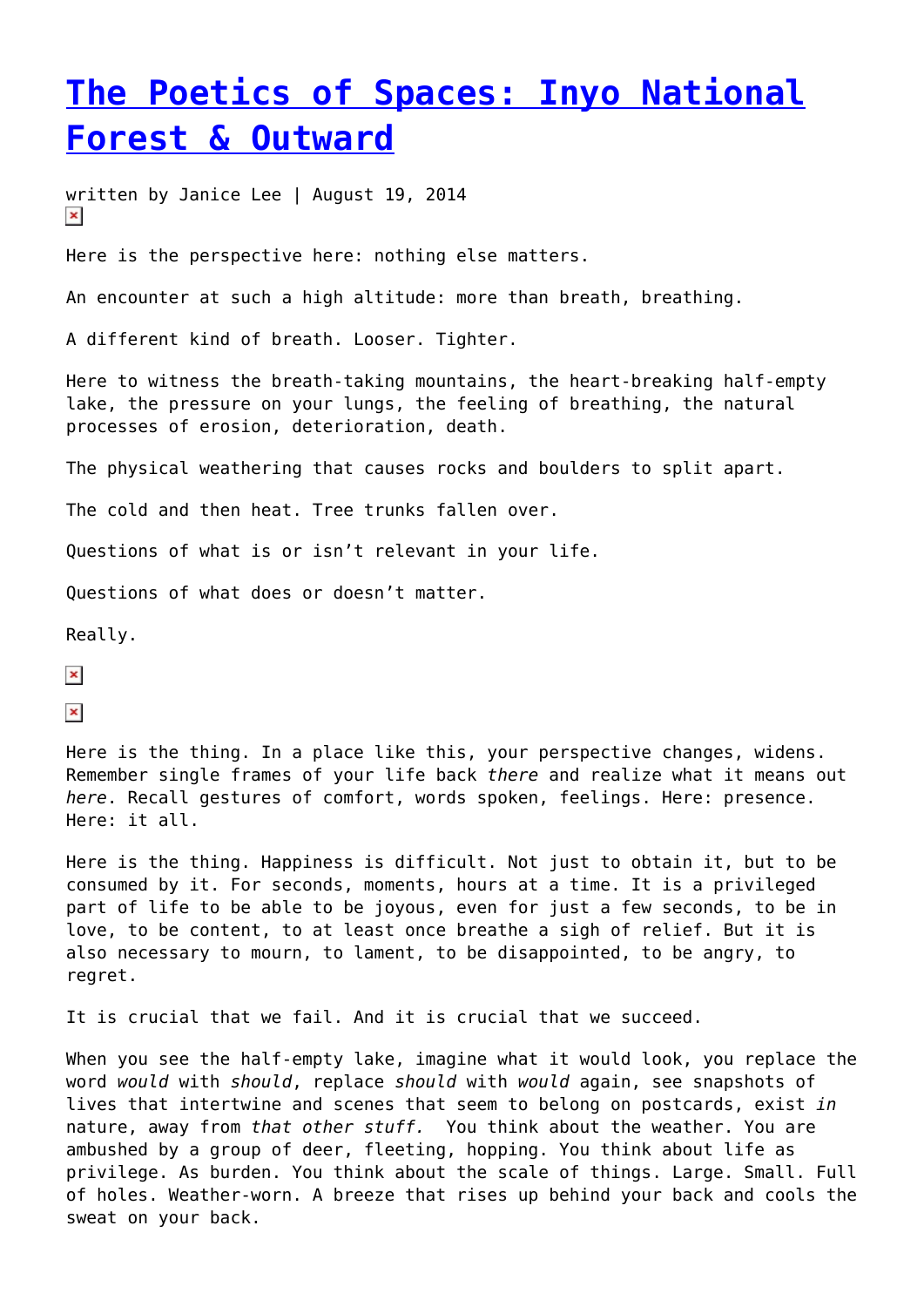All people are not created equal.

But the sky above, is a gift.

We live under the same fucking sky.

This is how the world ends: you are sitting on the edge of your bed, head in your hands, crying.

This is how the world ends: a cat meows in the alleyway.

This is how the world ends: your arms wrapped around me, the clouds above us pouring down rain.

Gone nothing.

Gone everything.

Here is the thing. People should not call other people evil. Evil doesn't exist, unless the devil does. He might. The gesture of calling another human being evil is the gesture of *I hate you and you are the opposite of me. I am good and you are evil. I am right and you are wrong.*

Polarized categories means that there is no chance of a middle ground, of understanding, of empathy. Only one side can be right. Only one side can be wrong.

To not be on the *right* side, the *correct* one, fully and completely, without question, is an act of betrayal.

The gesture is an unwillingness to understand another's point of view. To skip empathy and to move on to moral judgment.

Out here, we have a conversation about which hike to go on. This is petty and necessary.

We are cooking dinner and the coals are too low and the grill is too high.

*What should we do?*

*I don't know*.

This conversation is also petty and necessary.

And human.

Humanness is not about bravery and compassion, the noble or brave points. Yes, these too, but animals are also capable of compassion, of bravery, of selfless acts of bravery, of love. What makes us different though, is our ability for vileness and judgment. With our "higher intelligence" we create things, the wonders of technology, yes, but we also create more ways to hurt each other, to critique each other, to judge each other. Intention is not always malicious. But it gets muddled with morality and ethics. Intention is not a ethical choice. It is a subjective one, selfish, sympathetic.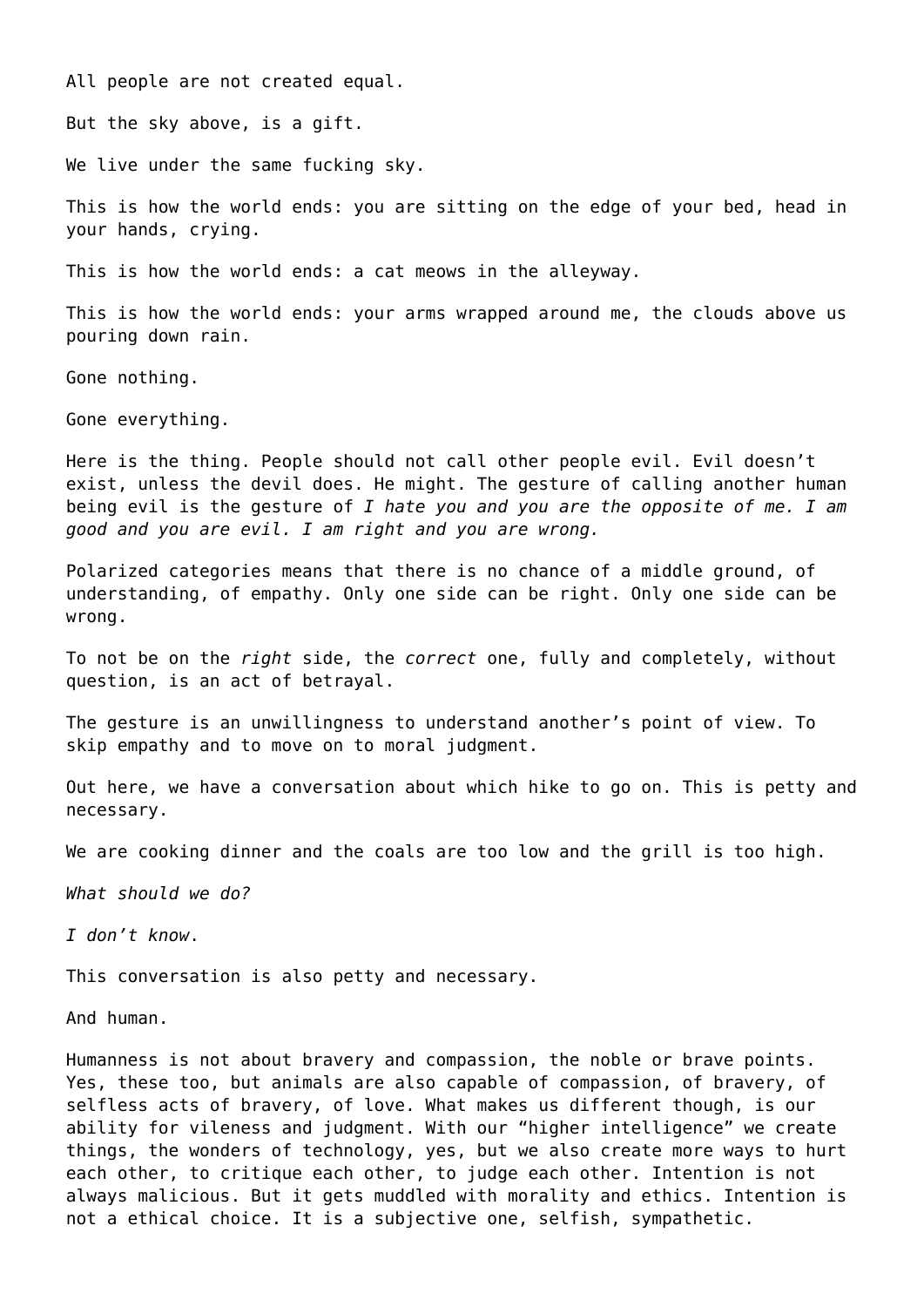We are all capable of good and great things. We are also all capable of cruel acts, of making mistakes, of acting selfishly, of vileness.

What we need is empathy. Not empathy for those we care about and those we already understand (that, of course, is just sympathy again), but empathy for those we villainize most.

We villainize because we don't understand.

Remember the depths of silt, of water whirling around your ankles. Remember joy and sadness. Remember rolling down a hill. Remember pain.

Here is the thing. Villainization is also objectivization. Somehow, the standardization of affect has permeated categorization has turned it all into polarization. There are only victims or perpetrators. No longer human beings. Victims, too, are not human beings, but objects, symbols.

The divide is arbitrary and destructive.

Here is the thing. In the end, we are all human beings. This is important. This matters.

Here is the thing. Empathy is crucial.

Yet the burden of empathy is on those capable of it.

 $\pmb{\times}$ 

Start by empathizing with a tree. Its tenacity and persistence to survive. Think of those trees that grow on the sides of mountains, in crevices, in places no one else wants to go. Trees with initials carved into them. Trees that don't complain and persist, that fall over from wind and storm, that endure after fire.

Think of the empty lake. Trust in nature.

Empathize next with fire. It destroys everything it touches. When it is put out, it fades away, smoke that lingers for a moment to let you know it was there, that it is time to leave. When it is called upon, it puts forth its best effort to destroy, blazing trails and leaving behind ash where there once was life.

Then, empathize with the weather. The slow deterioration of everything under it. Indeed, all narratives are about deterioration but we make them stories about conquest and growth and vitality. Growth exists but temporary and fleeting. We live in an empire of mud and weather.

Losing sight of *that other stuff*.

Losing sight of *others.*

Tears streaming down your cheeks when your heart is broken.

Tears when you are happy.